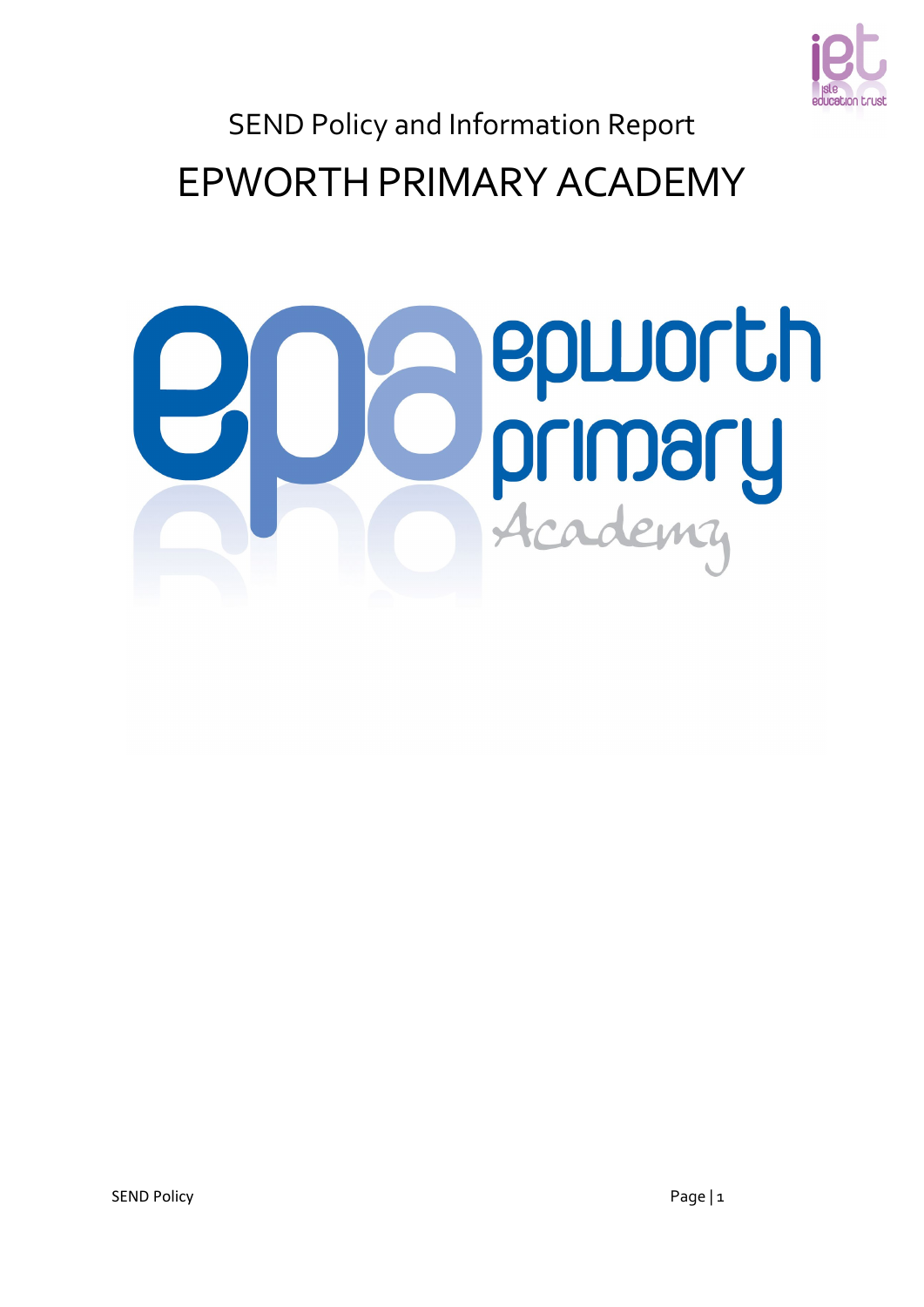

# Contents

<span id="page-1-0"></span>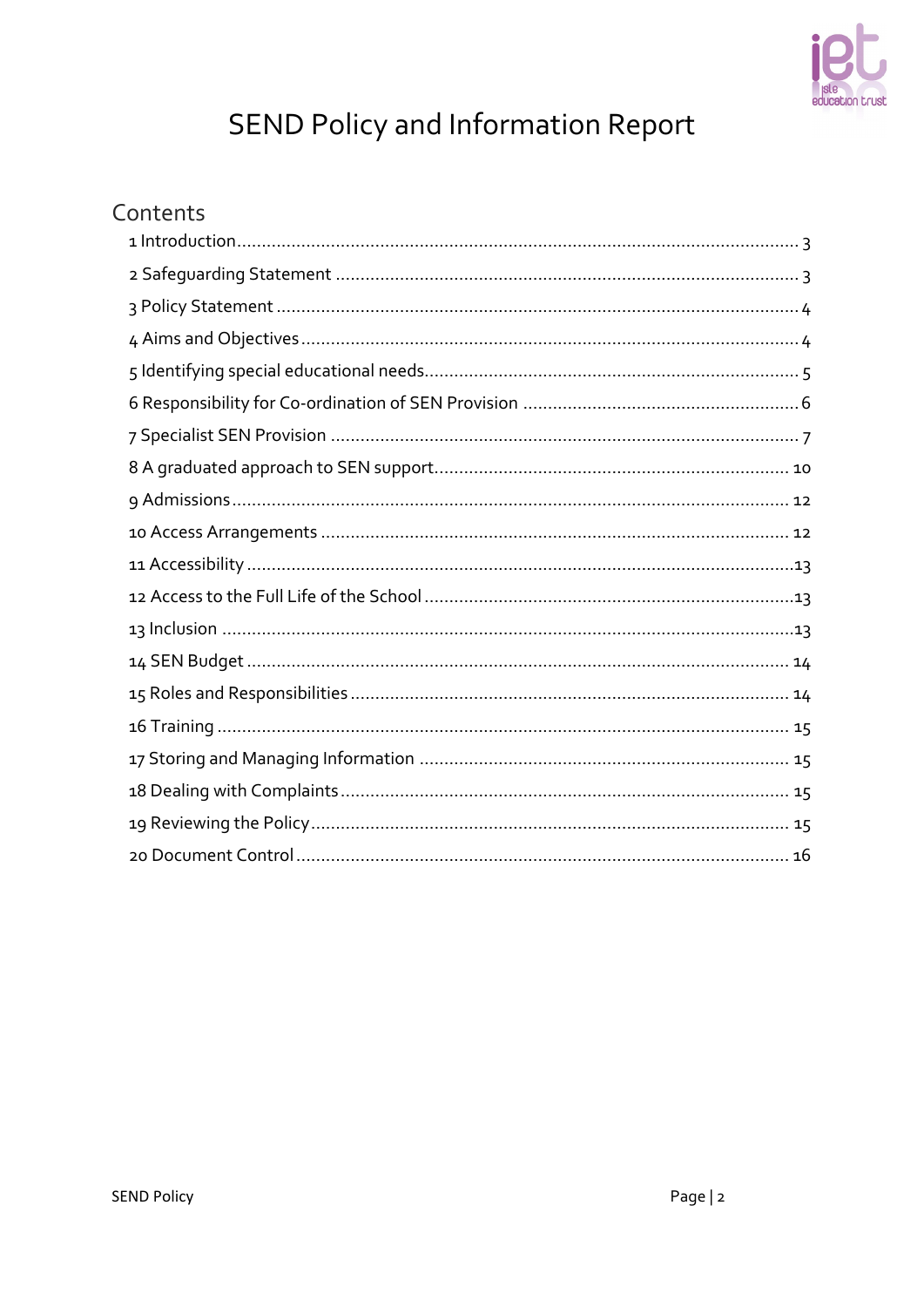

#### 1 Introduction

Epworth Primary Academy aims to support children with special educational needs and disabilities by seeking to remove barriers to learning and facilitating participation in all aspects of school life.

The SENDCO, class teachers and assistant teachers work closely together to provide a wide-ranging support service for students and their families within the academy and also facilitate support from outside agencies if required.

We offer a variety of support for children with individual needs including:

- in-class support
- one to one or small group interventions in English and Mathematics
- personalised intervention packages for children with additional needs.

We also provide pastoral support packages for students who may have social, emotional and mental health difficulties.

By working closely with a number of external agencies we can also offer bespoke packages.

## <span id="page-2-0"></span>2 Safeguarding Statement

#### **School commitment**

Safeguarding and promoting the welfare of children is everyone's responsibility. Everyone who comes into contact with children and their families has a role to play. To fulfil this responsibility effectively, all staff should make sure their approach is child-centred. This means that they should consider, at all times, what is in the best interests of the child.

This policy applies to all staff, volunteers, visitors, and governors in the school and is consistent with the procedures of the three safeguarding partners. Our policy and procedures also apply to extended school and off-site activities.

We aim to work in partnership and have an important role in inter-agency safeguarding arrangements as set out by Working Together to Safeguard Children 2018 and Keeping Children Safe in Education 2021. Everyone working in or for our school shares an objective to help keep children and young people safe by contributing to:

- protecting children from maltreatment
- preventing the impairment of children's mental and physical health or development.
- ensuring that children grow up in circumstances consistent with the provision of safe and effective care; and
- taking action to enable all children to have the best outcomes.

Epworth PrimaryAcademy is committed to safeguarding and promoting the well-being of all of its pupils. Each pupil's welfare is of paramount importance. We recognise that some children may be especially vulnerable to abuse. We recognise that children who are abused or neglected may find it difficult to develop a sense of self-worth and to view the world in a positive way. Whilst at school, behaviour may be challenging. We recognise that they may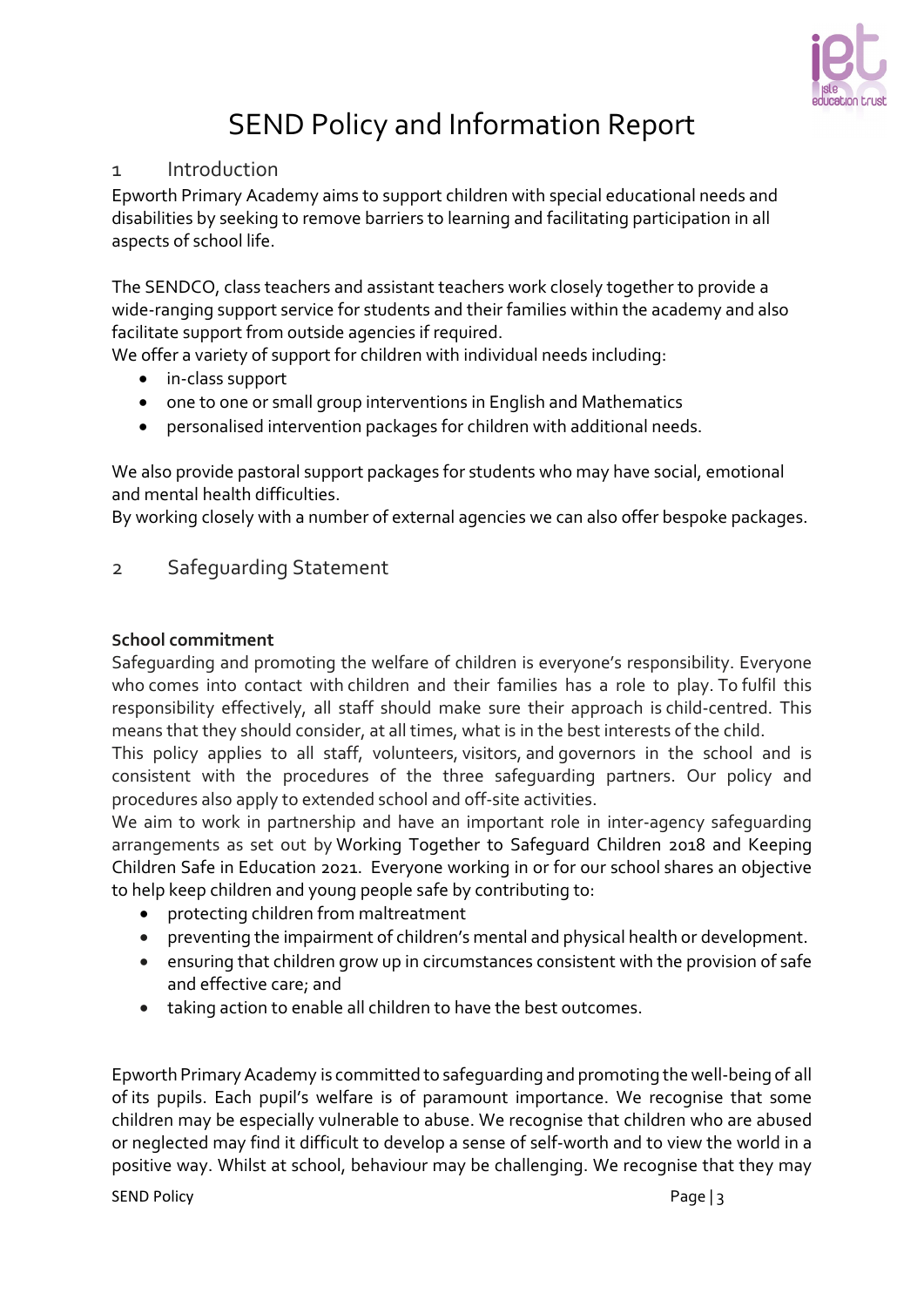

exhibit concerning behaviours and at times this may impact on other children either directly or indirectly. We will always take a considered and sensitive approach in order that we can support all our pupils.

We will establish an ethos where: -

- children feel safe so that they can learn and develop
- children know there are adults they can talk to if they are worried
- children are equipped with the skills needed to stay safe, providing opportunities for PSHE throughout the curriculum.

Epworth Primary Academy pays full regard to Keeping Children Safe in Education 2021 (Part 3). We ensure that all appropriate measures are applied in relation to everyone who works in the school. Safer recruitment practice includes scrutinising applicants, verifying identity, academic and vocational qualifications, obtaining professional references, checking previous employment history and ensuring that a candidate has the health and physical capacity for the job. It also includes undertaking interviews and all relevant safer recruitment checks, e.g. Disclosure and Barring Service and right to work in the UK checks etc.

## <span id="page-3-0"></span>3 Policy Statement

We recognise that because of the day to day contact with children, academy/school staff are well placed to observe the outward signs of abuse, neglect, victimisation and exploitation. We will therefore:

- Establish and maintain an environment where children feel secure, are encouraged to talk, and are listened to
- Ensure children know that there are adults in the school whom they can approach if they are worried
- Include opportunities in the PSHE curriculum for children to develop the skills they need to recognise and stay safe from abuse.

We will follow the procedures set out by North Lincolnshire Local Safeguarding Children Board (LSCB) and guidance issued by the Department for Education

## <span id="page-3-1"></span>4 Aims and Objectives

The aims and objectives of this policy are:

- To raise the aspirations of and expectations for all pupils with SEN.
- To identify and provide for pupils who have special educational needs and additional needs.
- To work with the guidance provided in the SEND Code of Practice 2014.
- To operate a 'whole pupil, whole school' approach to the management and provision of support for special educational needs.
- To provide a SENDCO who will work with the SEN Inclusion policy.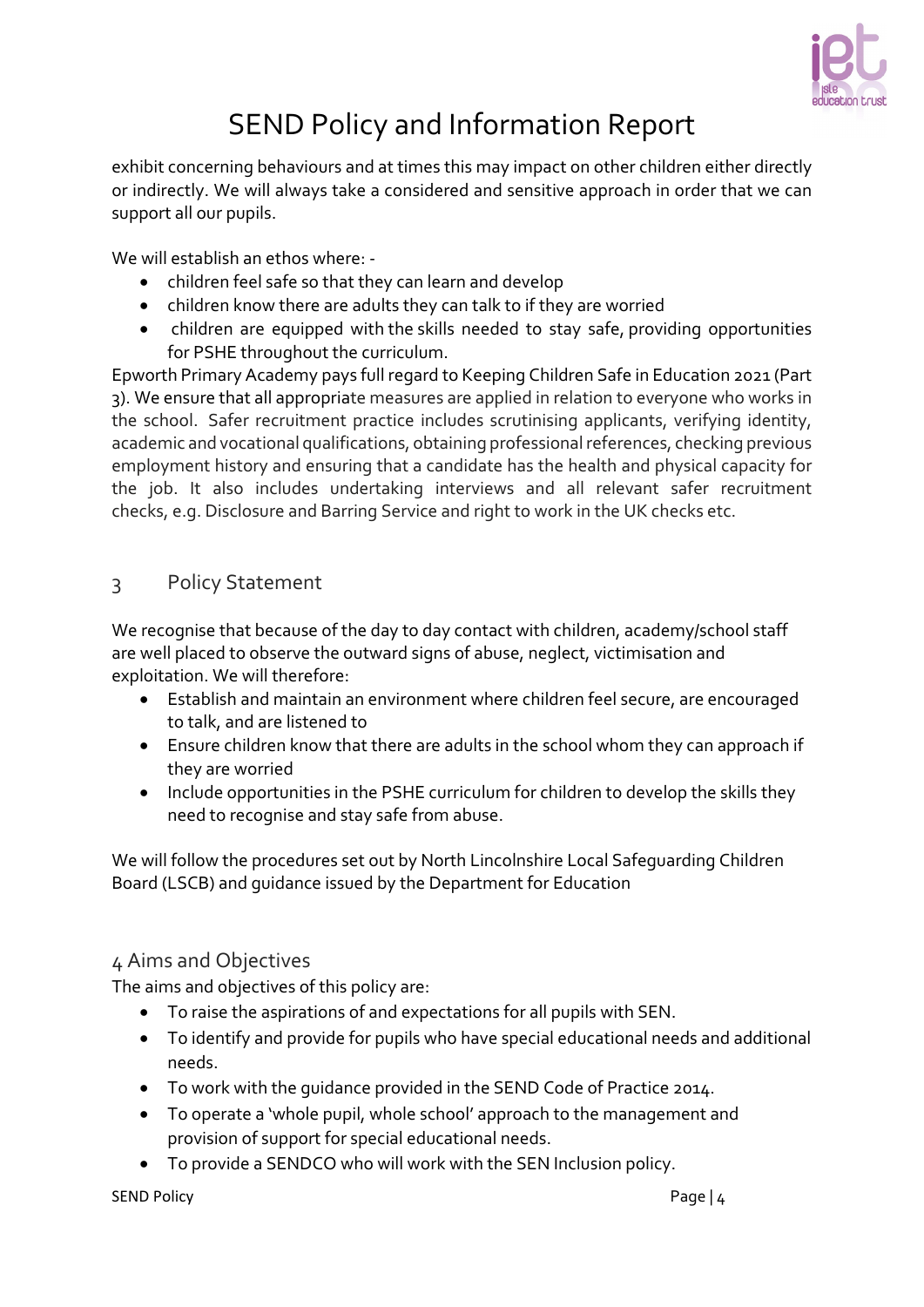

- To provide support and advice for all staff working with children with special educational needs.
- To develop and maintain partnership and high levels of engagement with parents.
- To ensure access to the curriculum for all pupils.
- To create an environment that meets the special educational needs of each child.
- To ensure that the special educational needs of children are identified, assessed and provided for.
- To make clear the expectations of all partners in the process.
- To identify the roles and responsibilities of staff in providing for children's special educational needs.
- To ensure that parents or carers are able to play their part in supporting their child's education.
- To ensure that our children have a voice in this process.

## <span id="page-4-0"></span>5 Identifying special educational needs

The SEND Code of Practice states that there are four broad categories of need:

- Communication and Interaction
- Cognition and Learning
- Social Emotional and Mental Health Difficulties
- Sensory/Physical Needs

While the four categories of need broadly identify aspects of primary areas of need for children and young people, at Epworth Primary Academy we identify the needs of pupils by considering the needs of the whole child, which will include not just the special educational needs of the child or young person.

Many other areas may impact on progress and attainment; however, these are not special educational needs.

- Disability (the Code of Practice outlines the 'reasonable adjustment' duty for all settings and schools provided under current disability equality legislation including the provision of auxiliary aids)
- Attendance and punctuality.
- Health and welfare.
- English as an additional language. (EAL).
- Being in receipt of the pupil premium.
- Being a looked after child.
- Being a child of serviceman/woman.

SEND Policy Page | 5 Behaviour is now not considered as a SEN need. Any concerns relating to a child's behaviour is described as an underlying response to a need which the staff at Epworth Primary Academy will be able to recognise and identify.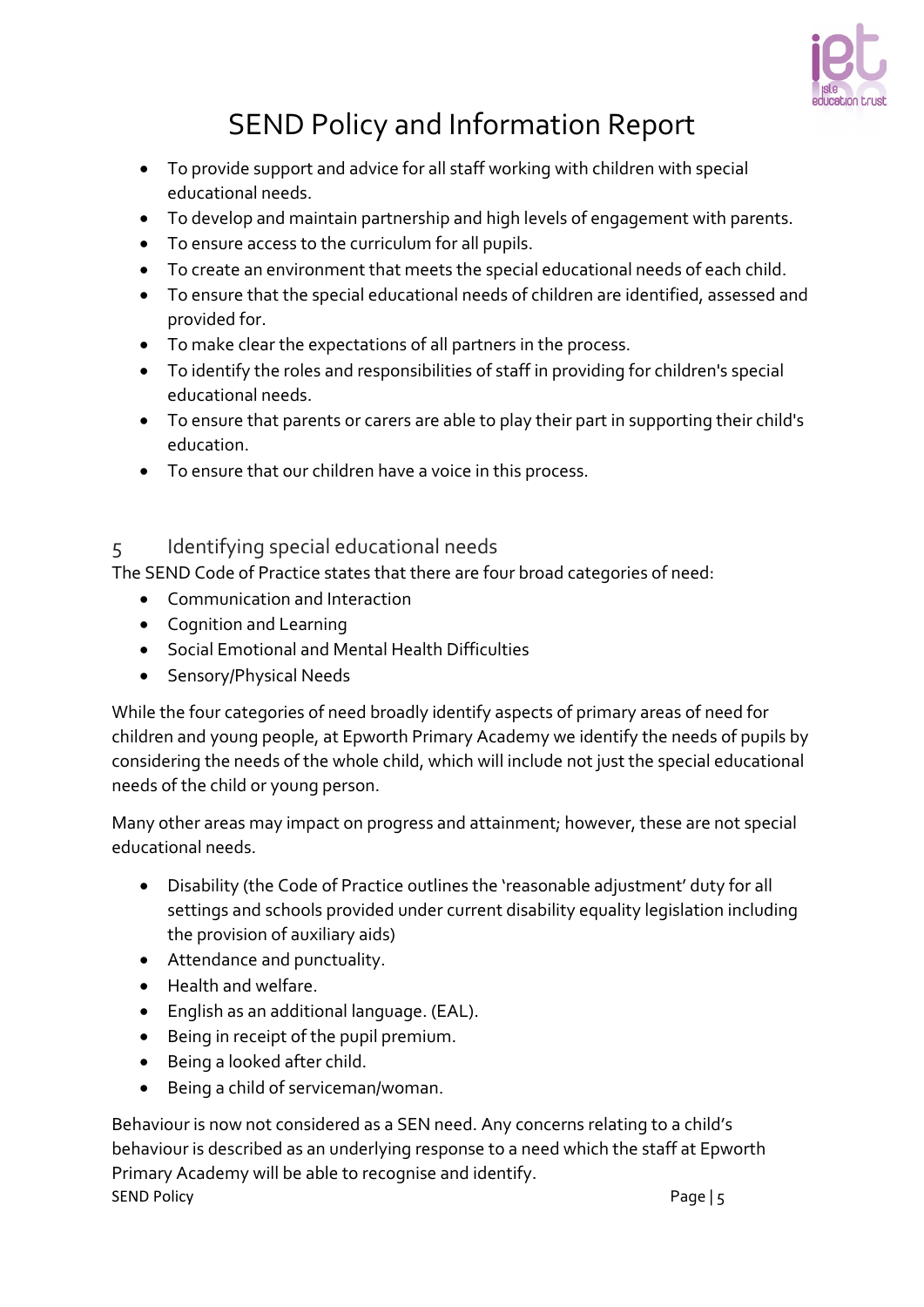

## <span id="page-5-0"></span>6 Responsibility for Co-ordination of SEN Provision

Epworth Primary Academy is committed to the early identification of special and additional educational needs and adopts a graduated response in line with the Code of Practice 2014.



All teachers are responsible for every child in their care, including those with special educational needs. (**Reference:** Teaching & Learning Policy)

**Assess:** daily teacher assessments, termly pupil progress meetings , termly tests in accordance with our assessment guide, and a range of baseline assessments.

Information is gathered and collated on all children from their EYFS starting points and all the way through their learning journey at Epworth Primary Academy. This includes data and reports from nursery providers, information provided during meetings with primary teachers and SENDCOs and discussions with parents and children.

Throughout our Academy, assessment continues with a range of in-house assessments and mechanisms including:

- Cognitive Abilities Tests
- Reading, mental mathematics and spelling tests
- Dyslexia Screening for identified students
- Dyscalculia Screening for identified students
- Close tracking of academy assessment and data.
- Discussion with teachers and observations

This identification of particular individual needs of students is a collaborative process between teachers, support staff, the SENDCO, Progress and Achievement Leads, the child and parents/guardians.

The academy's system of assessment and review applies to all children. At a whole school level there are Pupil Progress Meetings as well as on-going teacher assessments and scan tracking data. Parents and children are invited to consultation evenings.

Most SEN Interventions are for the duration of a term, but we are flexible when meeting the changing needs of children so that some may run for a shorter or a longer period of time. The children are involved in the setting and reviewing of outcomes, where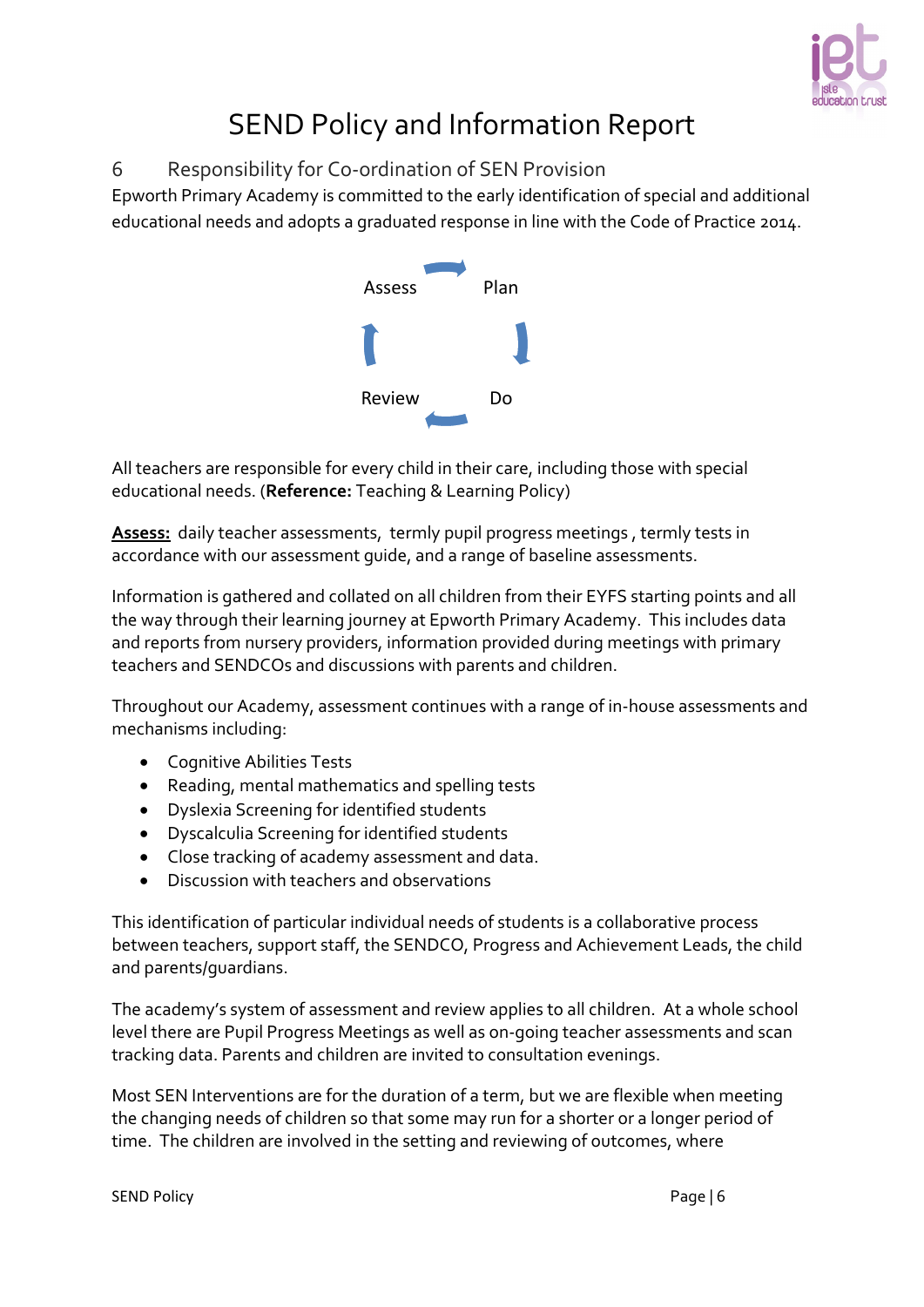

appropriate. As mentioned above there are regular reviews of progress for children with SEN in relation to the SEN Interventions and Outcomes.

**Plan:** Individual Education Plans created by class teacher, SENDCo and child which are shared with parents.

All children who are receiving support that is additional to or different from the core curriculum are provided with an IEP. This provides staff with support for learning information which is used in conjunction with up to date data generated from the school scan system. Outcomes are set and reviewed termly. Children are involved at all times and the IEPs are shared with parents termly during the year.

**Do:** Interventions led by either intervention teacher, teacher, teaching assistant or Principal.

We offer a wide range of intervention programmes for individual children requiring additional support. These are led by a range of EPA staff. The interventions take place in the classrooms or intervention spaces across the school. Children are monitored during the period of intervention. Progress is assessed on a regular basis and decisions are made with parents and children about future support.

**Review:** Reviews at termly pupil progress meetings with Senior Leadership Team and through IEP meetings with parents and children.

Having consulted with children, young people and their parents, all our additional provision (internal or external) is based on an agreed outcomes approach.

<span id="page-6-0"></span>7 Specialist SEN Provision

We meet the needs of students with a variety of needs through the curriculum and SEN planning. The new SEND Code of Practice which came into effect in September 2014 sets out four main areas of need but we are mindful that the areas of need are not mutually exclusive and some student's needs may fall into more than one category.

We recognise that for some children, a special educational need can be identified at an early age while for others difficulties only become evident as they develop.

The four main SEND areas are:

#### **1. Communication and interaction**

Children with speech, language and communication needs have difficulty communicating with others. This may be because they have difficulty saying what they want to, difficulty with understanding what is being said to them or they do not understand or use the social rules of communication. Children with Autism Spectrum Disorder, including Asperger's Syndrome, are likely to have particular difficulties with social interaction. They may also experience difficulties with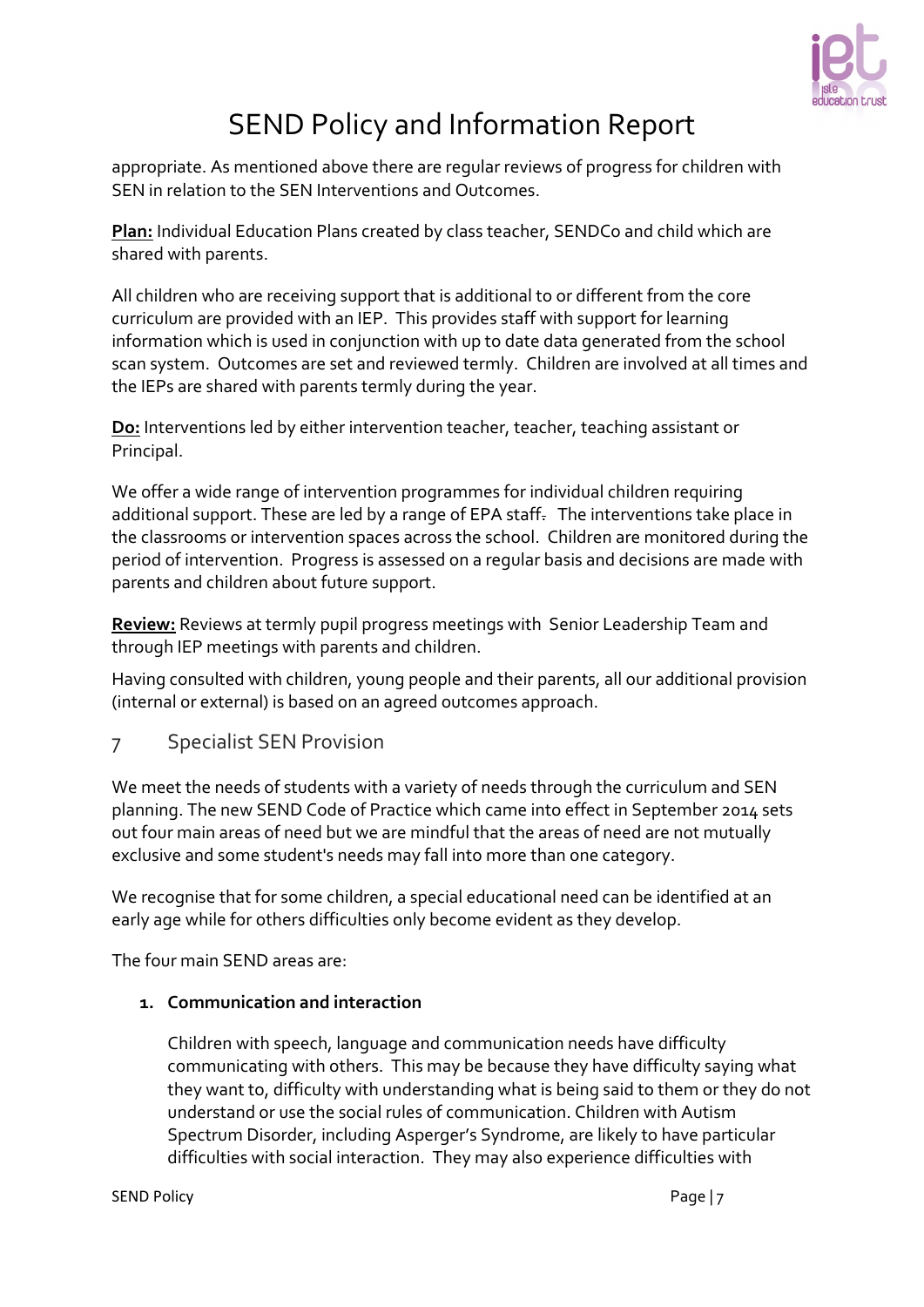

language, communication, imagination and empathy, all of which can impact on how they relate to others.

At Epworth Primary Academy, we provide; Speech Therapy, Learning Mentor nurture and friendship groups.

#### **2. Cognition and learning**

Children who have difficulty with understanding and learning. These children may learn at a slower pace than others of the same age even when work is differentiated (changed) for them. Learning difficulties cover a wide range of needs, including:

- specific learning difficulties which affect one or more specific areas of learning. Examples of a specific learning difficulty are Dyslexia, Dyspraxia and Dyscalculia.
- moderate learning difficulties and severe learning difficulties which may require support in all areas of the curriculum and in some cases associated difficulties with mobility and communication.
- profound and multiple learning difficulties which can include severe and complex learning difficulties, a physical disability and/or a sensory impairment. Intervention groups with intervention teacher, teacher, teaching assistant or Principal either 1:1 or in small groups as often as daily and tailored to individual needs.

At Epworth Primary Academy we provide individual support and alternative provisions for identified children where needed.

## **3. Social, emotional and mental health**

Children may experience a wide range of social and emotional difficulties which manifest themselves in many ways.

These may include becoming withdrawn or isolated, as well as displaying challenging, disruptive or disturbing behaviour. These behaviours may reflect underlying mental health difficulties such as anxiety or depression, self-harming, substance misuse, eating disorders or physical symptoms that are medically unexplained. Other children and young people may have disorders such as attention deficit disorder, attention deficit hyperactive disorder or attachment disorder. Individual plans with support activities from CAMHS/ASET/EP, Thrive delivered by Progress and Achievement Lead.

At Epworth Primary Academy we provide, individual support through internal and external agencies such as Social Work Team, FaSST and Children's Centre as well as from Early Help.

At Epworth Primary Academy we have a school council which children are voted on to by their peers.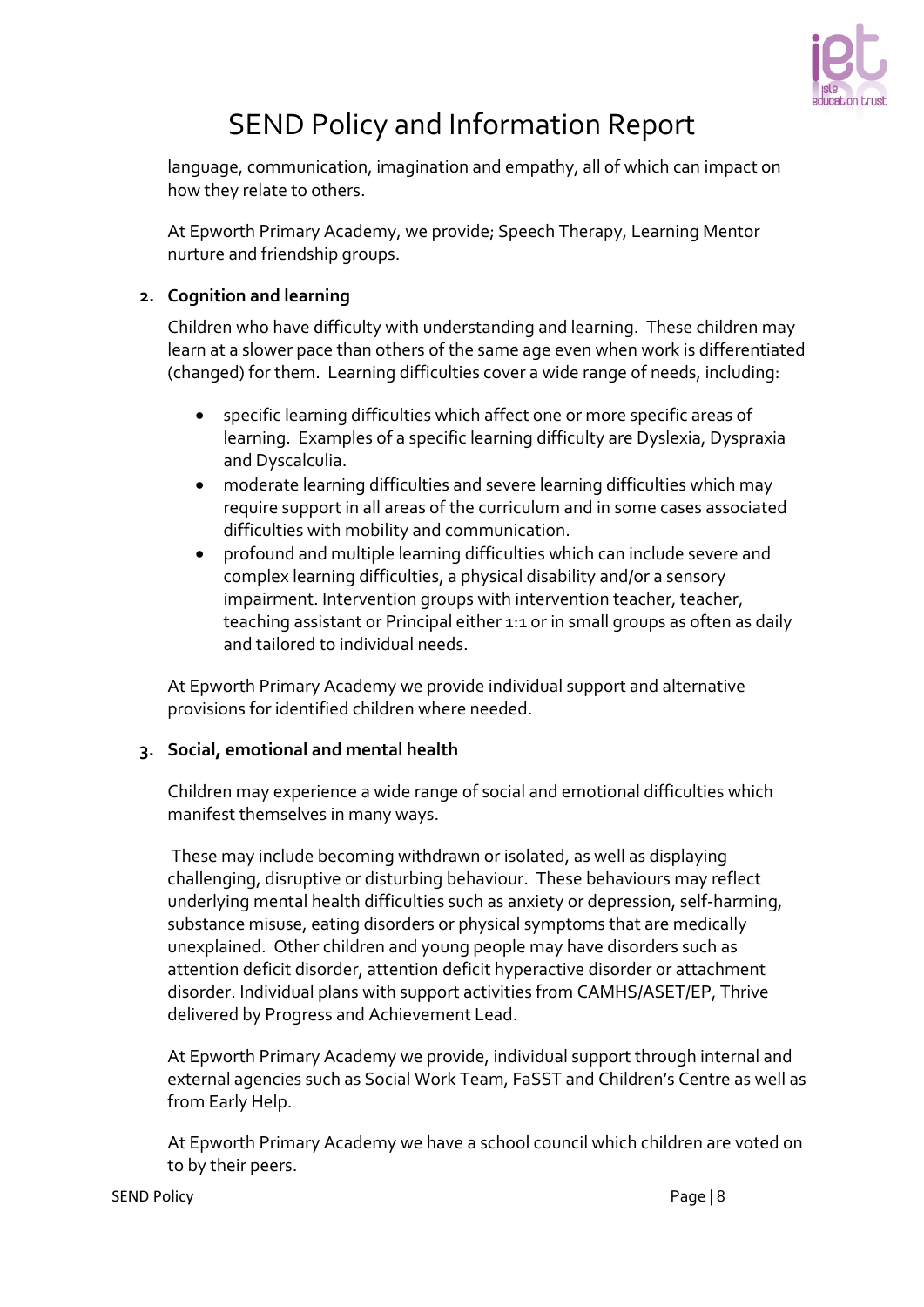

We also have reading buddies and playtime buddies to support with both academic and emotional challenges.

We support children's emotional and mental well-being. We try to ensure that all children feel supported through a range of interventions including access to support groups for self-esteem, dealing with conflict, attendance, behaviour for learning as well as Life Coaching as required.

Support is provided through our Learning Mentors who have specific training in a range of additional needs. When appropriate external help is sought, for example, from the School Nursing Team, Educational Psychologist or Children's Services.

At lunch and break times there are designated, staffed areas for our more vulnerable children.

Specific interventions for children with additional needs include: having a named member of staff for support, being guided to particular areas or activities, being able to access learning mentors, 1:1 Life Coaching, 1:1 and small group behaviour interventions. If needed we can offer alternative provisions alongside mainstream days.

Pastoral support arrangements for listening to the views of children and young people with SEND and measures to prevent bullying.

Progress and achievement leader support children on a day to day basis.

All classes have regular check-ins throughout the day.

The School Nurse Service run regular Choices Clinics and a PCSO is attached to school.

#### **4. Sensory and/or physical needs**

Some children require special educational provision because they have a disability which prevents or hinders them from making use of the educational facilities generally provided.

These difficulties can be age related and may fluctuate over time. The needs in this category include:

- a physical disability
- a visual impairment
- a hearing impairment
- a multi-sensory impairment

Many of these children will need specialist support and/or equipment to access their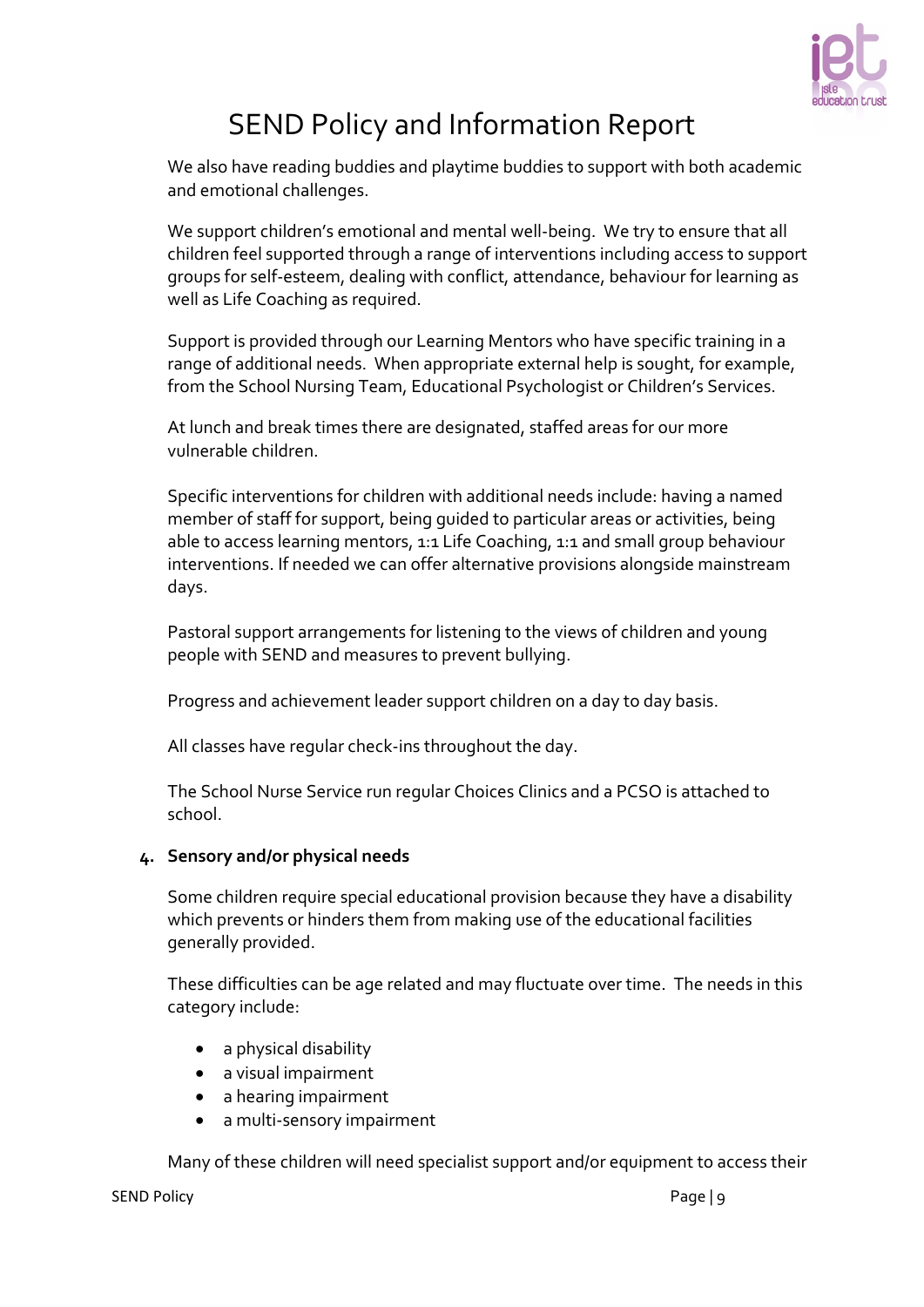

learning or the educational environment. They may also need additional support to access all the opportunities available to their peers.

At Epworth Primary Academy we provide individual support from the Hearing Support Team, Disability Team, Occupational Support, Speech and Language Therapist and any other external providers needed which can be delivered in school.

## <span id="page-9-0"></span>8 A graduated approach to SEN support.

It is important that a pupil's special educational needs are identified as early as possible. The benefits of early identification are widely recognised – identifying need at the earliest point and then making effective provision improves long-term outcomes for the child. The majority of pupils have their needs met through quality first teaching through normal classroom arrangements and appropriate differentiation. We will always inform parents as soon as we have any concerns about their child's progress.

The progress made by all children will be regularly monitored and reviewed. There is no need for pupils to be registered or identified as having SEN unless the school is taking additional or different action. This would be once they had all the intervention/adjustments and good quality personalised teaching. Making higher quality teaching available to all children is likely to mean that fewer pupils will require extra support.

If a pupil is not making adequate progress the class teacher ensures that there is high quality teaching targeted at the area a pupil finds difficult, appropriate differentiation is in place and begins to collect a range of evidence through the usual assessment and monitoring arrangements.

The Principal, SENDCO and other members of staff analyse whole school data regularly as a means of screening pupils who are not making adequate progress. This allows early intervention to address the pupils' needs.

If a pupil is displaying an area of concern, the class teacher liaises with the SENDCO and contacts parents. Together they will initiate the process of organising additional support to meet his/her needs. This may involve consultation and advice from outside agencies. There will only be one single category of support, SEN Support.

A pupil has SEN where their learning difficulty or disability calls for special educational provision, namely provision different from or additional to that normally available to pupils of the same age.

Once children have been identified as having special educational needs, the class teacher and SENDCO will meet with parents and the pupil to discuss and plan a suitable strategy or intervention.

All participants at the meeting will be expected to play their part in the Assess, Plan, Do, Review process. They will decide the level of provision needed.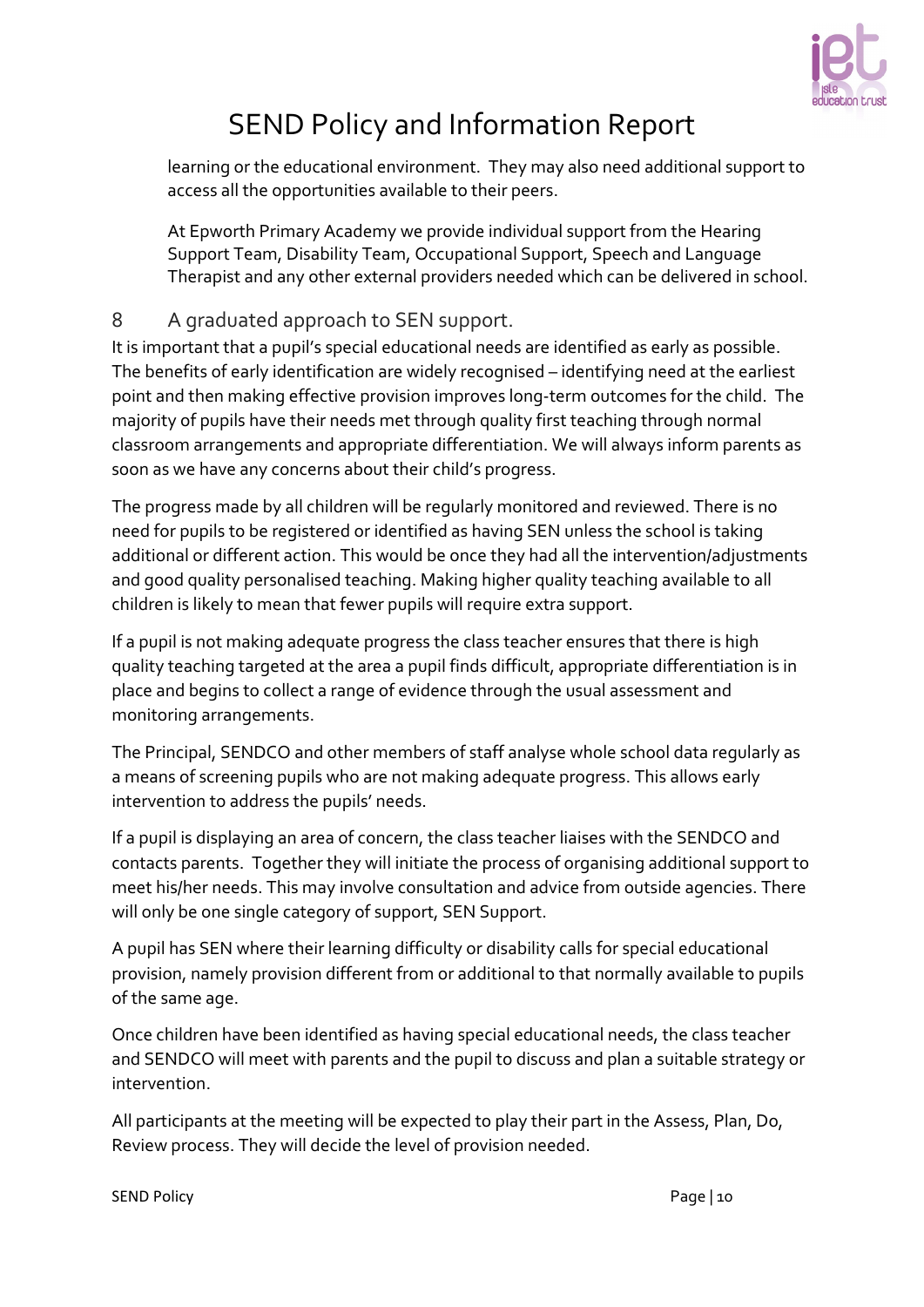

A review date will be arranged for the next meeting. If the child has made progress there is the option of a child being taken off the SEN register, however this would be agreed at the Review meeting with parents and pupil.

Class teachers will be expected to monitor the intervention and the progress of the child. The teacher has responsibility for evidencing progress according to the outcomes described in the plan.

The class teacher, SENDCO, pupil and parents meet to discuss this area of concern. All will agree a target, a time limited intervention/strategy and a date for the review. Epworth Primary Academy will follow the Assess – Plan – Do - Review cycle in partnership with parents and pupils.

Each child has their own plan (where appropriate will be involved in creation) which will include the clear outcomes to be achieved within an agreed timeframe (an individual education plan). Parents will receive a copy of the record at the meeting or emailed via Arbor. The class teacher is responsible for maintaining and updating the education plan (IEP) in consultation with the SENDCO, where needed. The plan will be reviewed termly and feed into pupil progress meetings. Parents will be invited to review meetings. If they are unable to attend, then a copy of the new IEP will be sent via Arbor and the parent's views will be welcomed.

For some children SEN can be identified at an early age. However, for other children difficulties become evident only as they develop. Parents know their children best and at Epworth Primary Academy we listen and understand when parents express concerns about their child's development. We always try to work as a team; seeing concerns from all viewpoints.

If a child has lifelong or significant difficulties, they may undergo a Statutory Assessment Process, which is usually requested by the Academy but can be requested by the parent. This will occur where complexity of need or a lack of clarity around the needs of the child are such that a multi-agency approach to assessing that need, to planning provision and identifying resources, is required.

The decision to make a referral will be taken at a progress review. The application for an Educational Health and Care Plan will combine information from a variety of sources including:

- Parents
- Teachers
- SENDCO
- Educational Psychologists
- Social care
- Health professionals.
- Hearing Team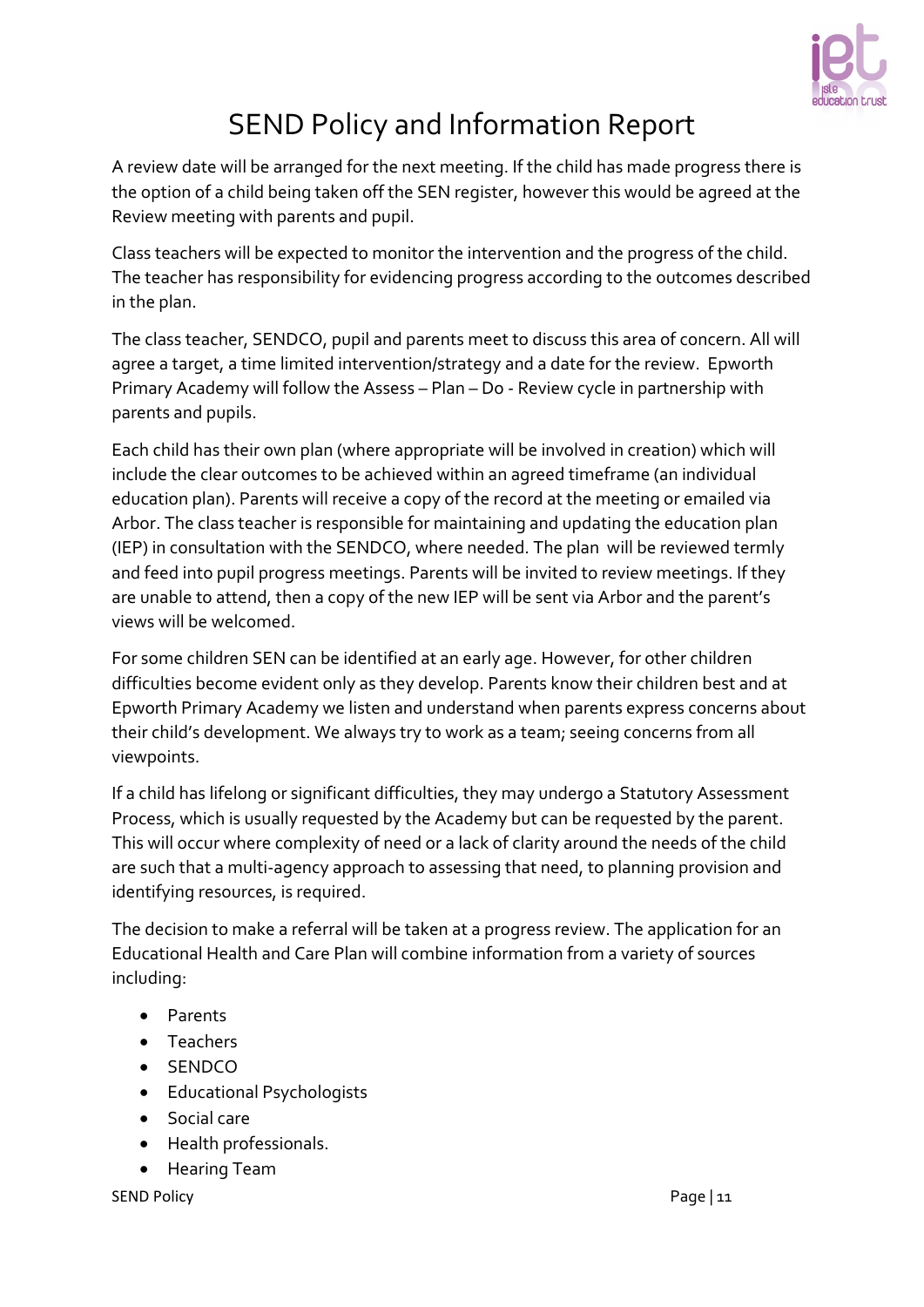

## • ASET

Information will be gathered relating to the current provision, action points that have been taken, and the preliminary outcomes of targets set. A decision will be made by a panel from education, health and social care about whether the child is eligible for an EHC plan. Parents have the right to appeal against the decision not to initiate the assessment leading to an EHC Plan.

## Education, Health and Care Plans. (EHC Plan)

Following Statutory Assessment, an EHC Plan will be provided by North Lincolnshire Local Authority, if it is decided that the child's needs are not being met by the support that is ordinarily available. The Academy and the child's parents will be involved in developing and producing the plan.

Parents have the right to appeal against the content of the EHC Plan. They may also appeal against the school named in the Plan if it differs from their preferred choice. Once the EHC Plan has been completed and agreed, it will be kept as part of the child's formal record and reviewed at least annually by staff, parents and the pupil. The annual review enables provision for the pupil to be evaluated and, where appropriate, for changes to be put in place, for example, reducing or increasing levels of support. If required an interim review can take place before the annual review.

## <span id="page-11-0"></span>9 Admissions

Pupils with special educational needs will be admitted to Epworth Primary Academy in line with the school's admissions' policy. The school is aware of the statutory requirements of the SEN and Disability Act and will meet the Act's requirements. The school will use their induction meetings to work closely with parents to ascertain whether a child has been identified as having special educational needs at Early Years Action or Early Years Action Plus.

If the school is alerted to the fact that a child may have a difficulty in learning they will make their best endeavours to collect all relevant information and plan a relevant differentiated curriculum.

## <span id="page-11-1"></span>10 Access Arrangements

Identified children are assessed at end of EYFS, Phonics Screening in Year 1, End of KS1 and End of KS2.

Access arrangements could include extra time, a reader, a scribe, use of a word processor, rest breaks. However, the examination boards apply very strict guidelines and there has to be evidence of an established way of working as well as evidence of long term need and provision.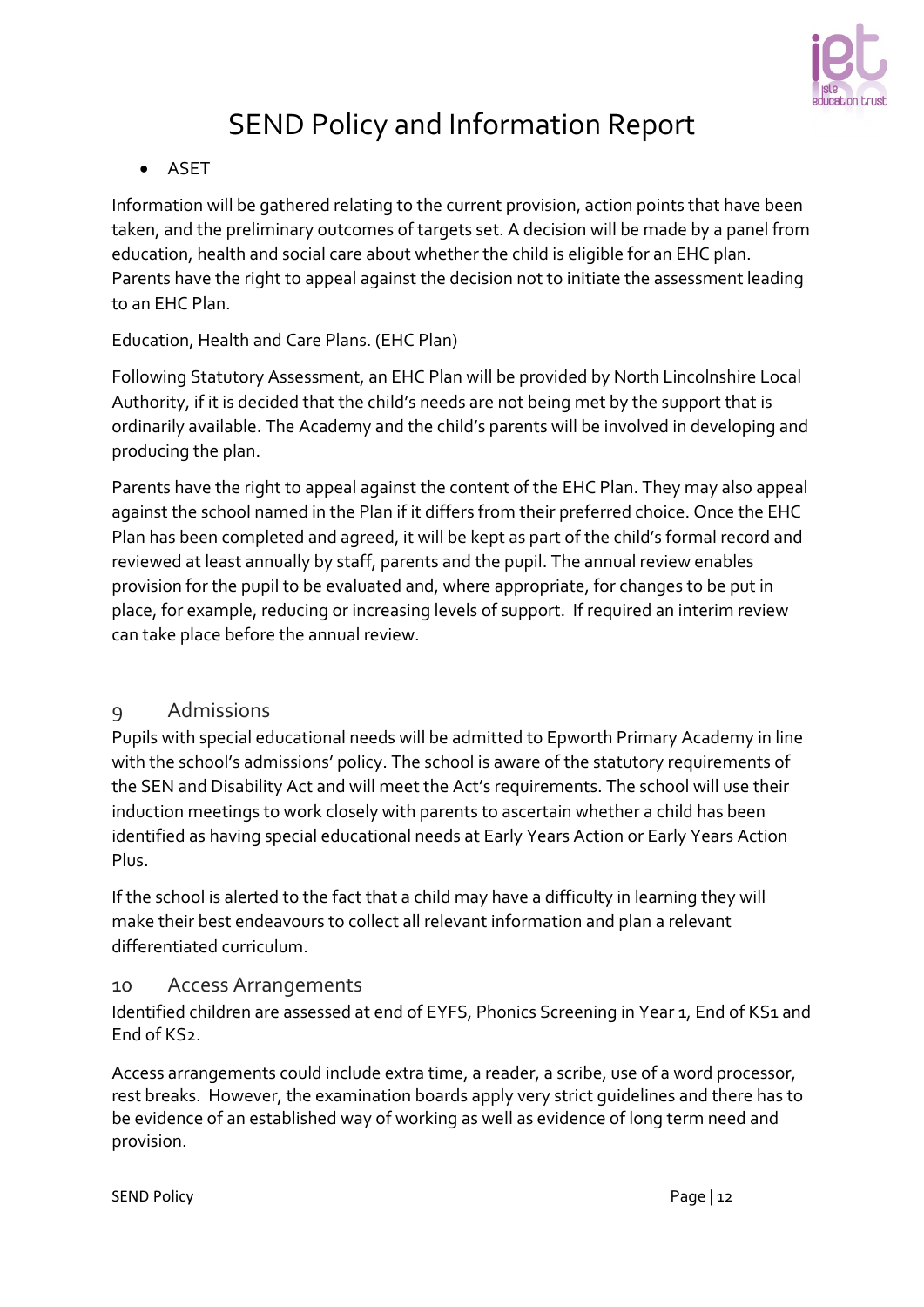

#### <span id="page-12-0"></span>11 Accessibility

The school site is a relatively new building. We are continually working to improve accessibility. In the main academy car park there is a designated disabled parking space.

The school has procedures for the safe administration of medicines for those who need regular medication on site to help them to access their lessons.

Where required specific resources are accessed on loan or purchased for students with a disability to allow them to access the full curriculum.

The academy is on one floor and/or has ramps leading up to the majority of outside doors.

There is a disabled toilet.

## <span id="page-12-1"></span>12 Access to the Full Life of the School

The academy provides extra-curricular activities and organises trips that are available to all children.

The academy will support a SEND child to get involved in any activity or trip if necessary. For example, risk assessments and reasonable adjustments are carried out/put in place to ensure SEND children are able to participate in activities and trips.

Vulnerable children are supported to allow them to spend break and lunchtime in a quiet and safe place.

Some children go into lunch at the start with Assistant Teachers to avoid the hustle and bustle of the queues. Some children have separate eating area to avoid sensory overload.

Additional staff are out on a lunch to support key children.

#### <span id="page-12-2"></span>13 Inclusion

Epworth Primary Academy is committed to the development of inclusive practice.

We seek to enable all children to participate in the life and work of the Academy to the best of their abilities, whatever their needs.

We seek to fulfil every child's entitlement to support by the provision of a service for the whole Academy.

We seek to facilitate the integration of children with additional and exceptional learning needs via appropriate teaching methods, classroom management and physical access to the curriculum.

We seek to ensure that the necessary provision is made for any child who has additional and exceptional learning needs.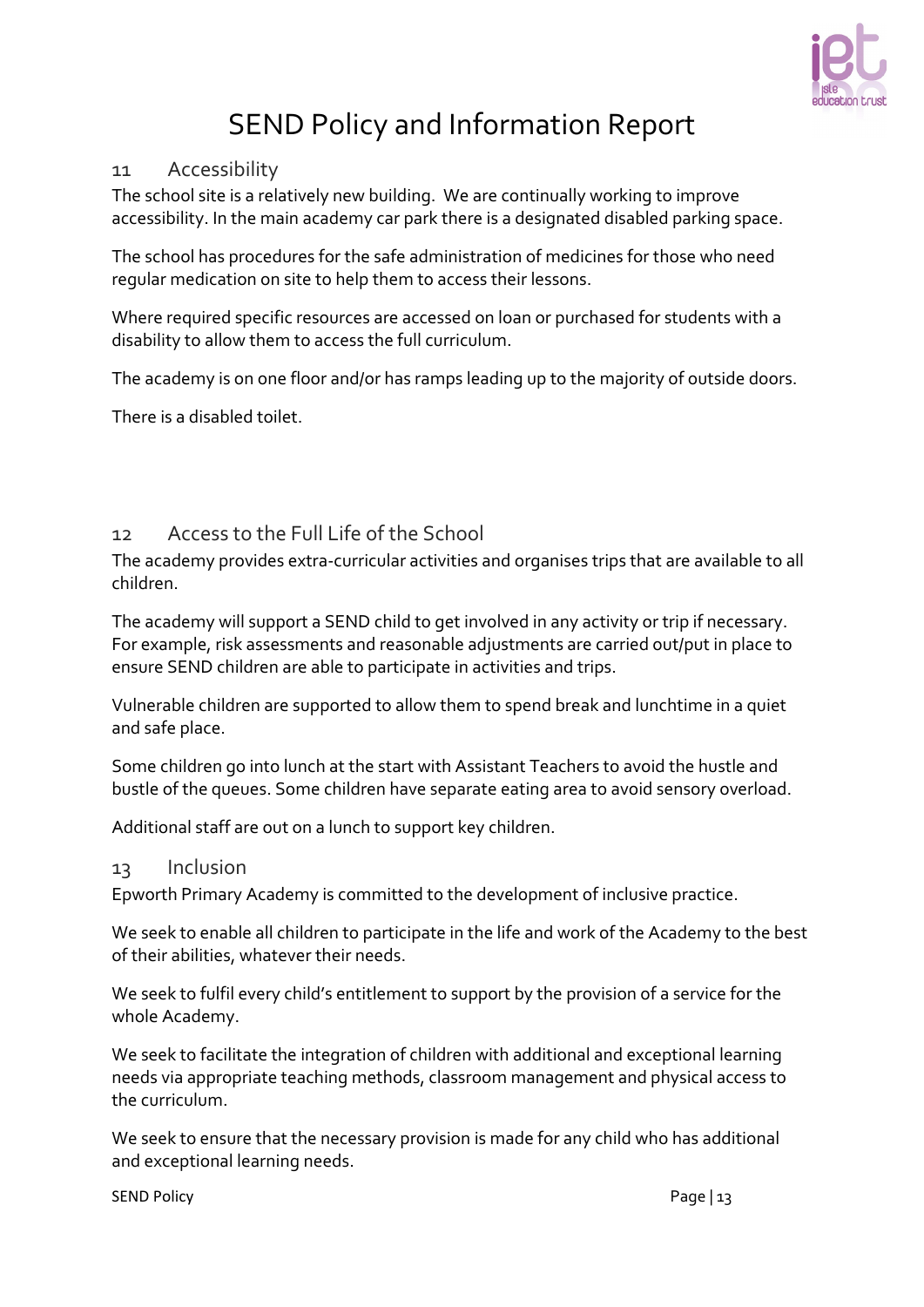

## <span id="page-13-0"></span>14 SEN Budget

All mainstream schools and academies are provided with resources to support those pupils with additional needs, including pupils with SEN and disabilities. Most of these resources are determined by a local funding formula, discussed with the local schools forum. Epworth Primary Academy has an amount identified within our overall budget, called the notional SEN budget. We always endeavour to provide high quality appropriate support from this budget.

North Lincolnshire Authority will provide additional top-up funding where the cost of the special educational provision for a particular child (with an EHC Plan) exceeds the nationally prescribed threshold. Where some or all of this budget is to enable the child to participate, enjoy and achieve their learning outcomes, this element is called the personal SEN budget. A child may also have an element of their personal budget from social care or health. While the personal SEN budget is focused on learning outcomes, a personal care budget is focused around family and home life. Personal health budgets are focused on health outcomes. Together these elements form the child's overall personal budget.

Since April 2013 the new school funding arrangements divide funding into three parts, elements 1, 2 and 3.

1. Universal services and mainstream funding per pupil at a school/academy.

2. Targeted services and support. Each setting is expected to provide support up to the equivalent of £6,000 to meet the additional needs of children who require this.

3. Choice and control/self-directed support. This is 'top up' funding by North Lincolnshire Authority. This funding is allocated through a resource allocation system as indicative personal SEN budgets. It provides the additional individual support the pupil's needs in order to achieve their learning outcomes as set out in their EHC Plan.

Parts of the personal SEN budget may be taken as a direct payment and used by parents on behalf of the child to purchase the additional and individual support set out in the EHC Plan. If a parent chooses this route the budget will still be audited and checked by external sources.

## <span id="page-13-1"></span>15 Roles and Responsibilities

The Principal - Mr Woolley is responsible for managing the pupil premium funding and SEN budget with support from The SENDCo.

The SENDCO is Miss M Parkin. Her role is to determine the strategic development of the SEN policy and provision in school. She also has day-to-day responsibility for the operation of the SEN policy and co-ordination of specific provision made to support individual pupils with SEN, including those with EHC plans.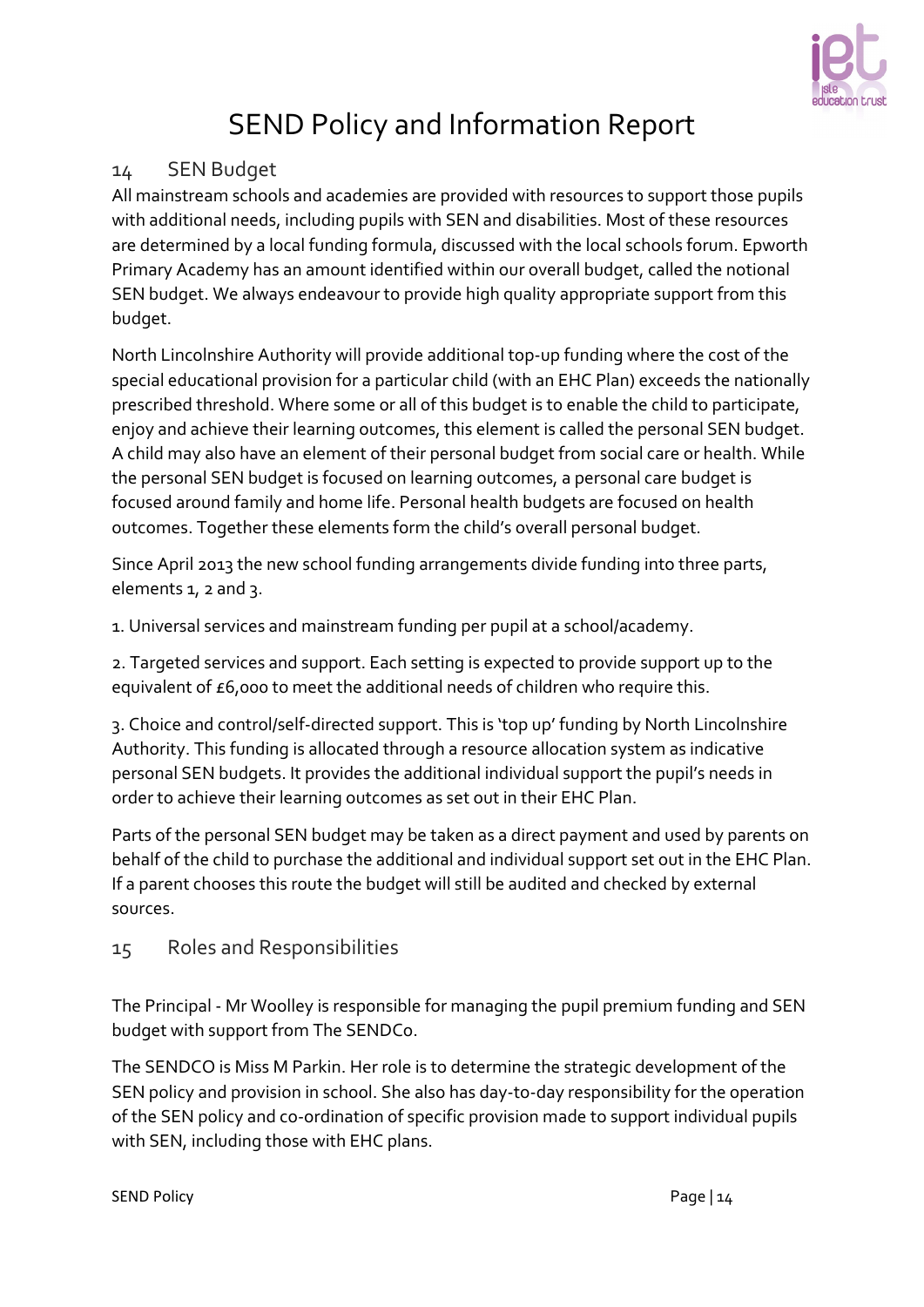

The Progress and Achievement Lead works closely with families to provide support.

## <span id="page-14-0"></span>16 Training

At Epworth Primary Academy we are committed to developing the ongoing expertise of our staff.

The Special Needs Coordinator and appropriate staff attend appropriate courses to update their working knowledge of policy, procedures and developments relating to the education of pupils with special educational needs and disabilities.

Other teaching staff will be kept up to date informally by the SENDCO and formally at staff meetings and training.

Assistant Teachers who support individual pupils and groups of pupils have a wide range of curriculum and special educational needs knowledge. This is regularly updated by the SENDCO.

- <span id="page-14-1"></span>17 Storing and Managing Information
	- All SEN folders will be stored digitally in line with our GDPR Policy.
	- The SEN policy, the school offer and information for parents and staff will be on the academy website under SEN provision. (www.epworthprimaryacademy.co.uk).
	- A folder of SEN information will be passed on when a child transfers to another school or setting, including into the secondary phase. All SEN records etc will be treated as confidential.

## <span id="page-14-2"></span>18 Dealing with Complaints

Complaints regarding SEN provision should in the first place be raised with Miss Parkin – (SENDCO) who will seek to resolve the difficulty quickly and to the satisfaction of all concerned. If the issue is not resolved it should be referred to the Principal who will follow the academy's normal complaints procedure.

The member of the AOC with responsibility for SEN is Anna Stephenson and Sarah Smyth who can be contacted through the academy.

For further information please see the Trust's Complaint Policy on the school website.

Our complaints procedure can be found in our Complaints Policy on our website or can be obtained from our academy office upon request.

<span id="page-14-3"></span>19 Reviewing the Policy

SEND Policy Page | 15 The SEN policy will be reviewed annually. A focus group of parents and children will be asked to help with the review. The policy will then be reviewed and updated by staff and